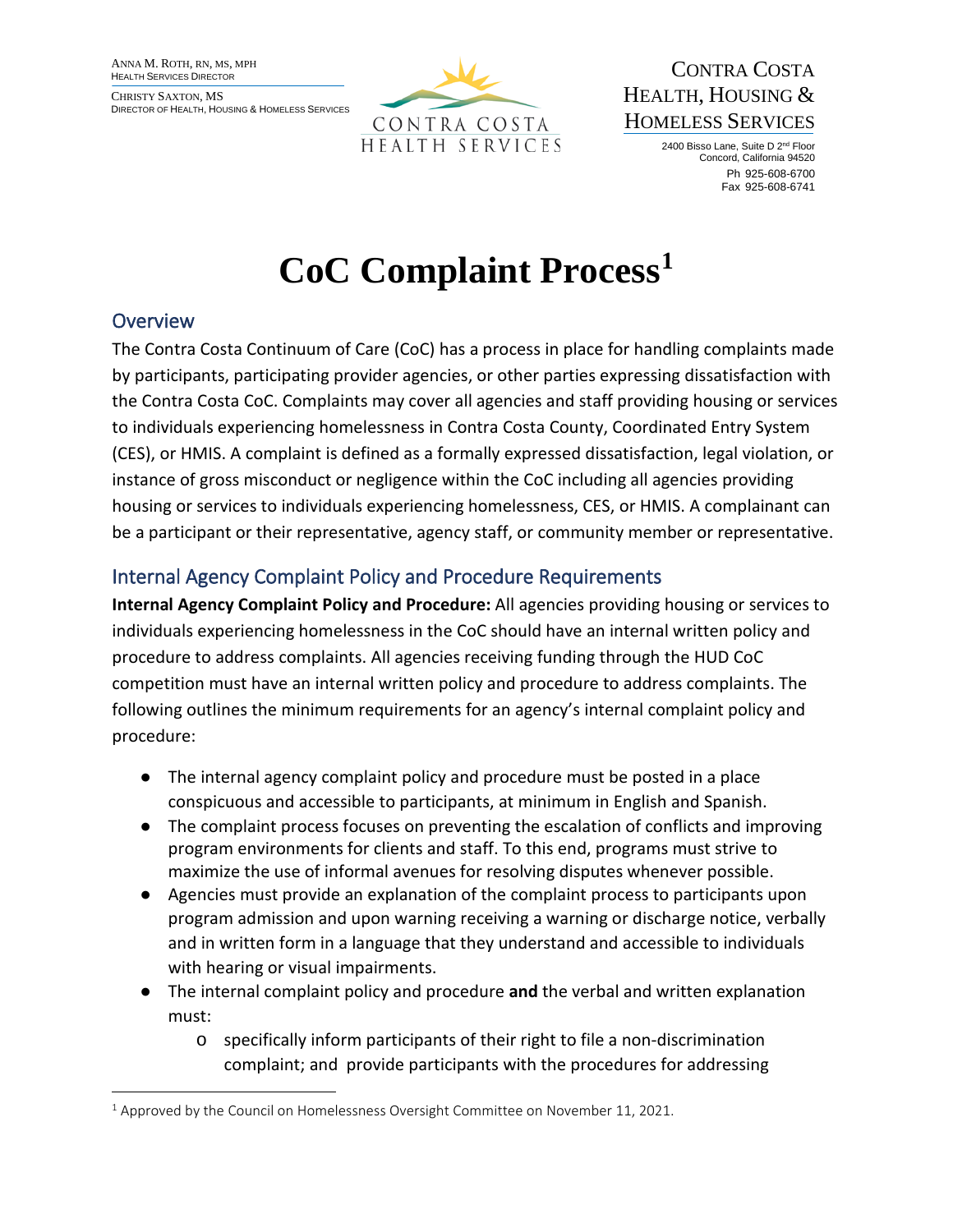complaints and grievances within the agency and ability to file a complaint through with the CoC if the agency is unable to resolve the complaint internally.

- In addition, the internal complaint policy and procedure must:
	- o include a policy regarding the confidentiality of the complaint and that information regarding the complaint will only be shared with participant and necessary staff and documented in participant files;
	- $\circ$  include an anti-retaliation policy explaining that the participant will not receive punitive treatment as a result of filing the complaint;
	- $\circ$  allow participant to be represented by a third-party advocate in the complaint process. Reasonable efforts must be made to coordinate with participant's advocate during the complaint process; and
	- $\circ$  to the extent possible, allow participants the opportunity to present their case before a neutral decision-maker.

In addition, agencies must maintain documentation of all complaints for a period of at least two years and such documentation is subject to monitoring.

#### CoC Complaint Process

- 1. **Complete Internal Agency Complaint Process:** If the complainant is an individual filing a complaint against an agency or organization, the complainant must first file a complaint directly with the agency with which they are aggrieved. If they are not satisfied with the results of the internal complaint process, or if the internal complaint process is not appropriate based on the circumstances, a complaint with the CoC may be filed as outlined below.
	- a. If the complainant is an agency filing a complaint against another agency OR an individual or agency filing a complaint against Coordinated Entry or HMIS, skip directly to step 2.
- 2. **File Complaint with the Continuum of Care**: To file a complaint, a complainant, or their designee, will need to complete the Contra Costa Continuum of Care Complaint Form that will be submitted to the CoC Administrator and their designee by email, online form, or phone.
	- a. The complaint may be written by the complainant or by someone on the complainant's behalf.
	- b. Complaints may be submitted via online form: [https://docs.google.com/forms/d/1eGun8Uo](https://docs.google.com/forms/d/1eGun8Uo-v8y93rVOrclGg5_bfkVmNbrBiZNRdI1wk7I/edit)[v8y93rVOrclGg5\\_bfkVmNbrBiZNRdI1wk7I/edit](https://docs.google.com/forms/d/1eGun8Uo-v8y93rVOrclGg5_bfkVmNbrBiZNRdI1wk7I/edit)
	- c. Complaints may also be submitted via email to Email: michele@homebaseccc.org or phone: 510-296-8194
	- d. Please note, the online template, email, and phone will be monitored by the CoC Administrator and a limited selection of HomeBase and H3 staff. If the complaint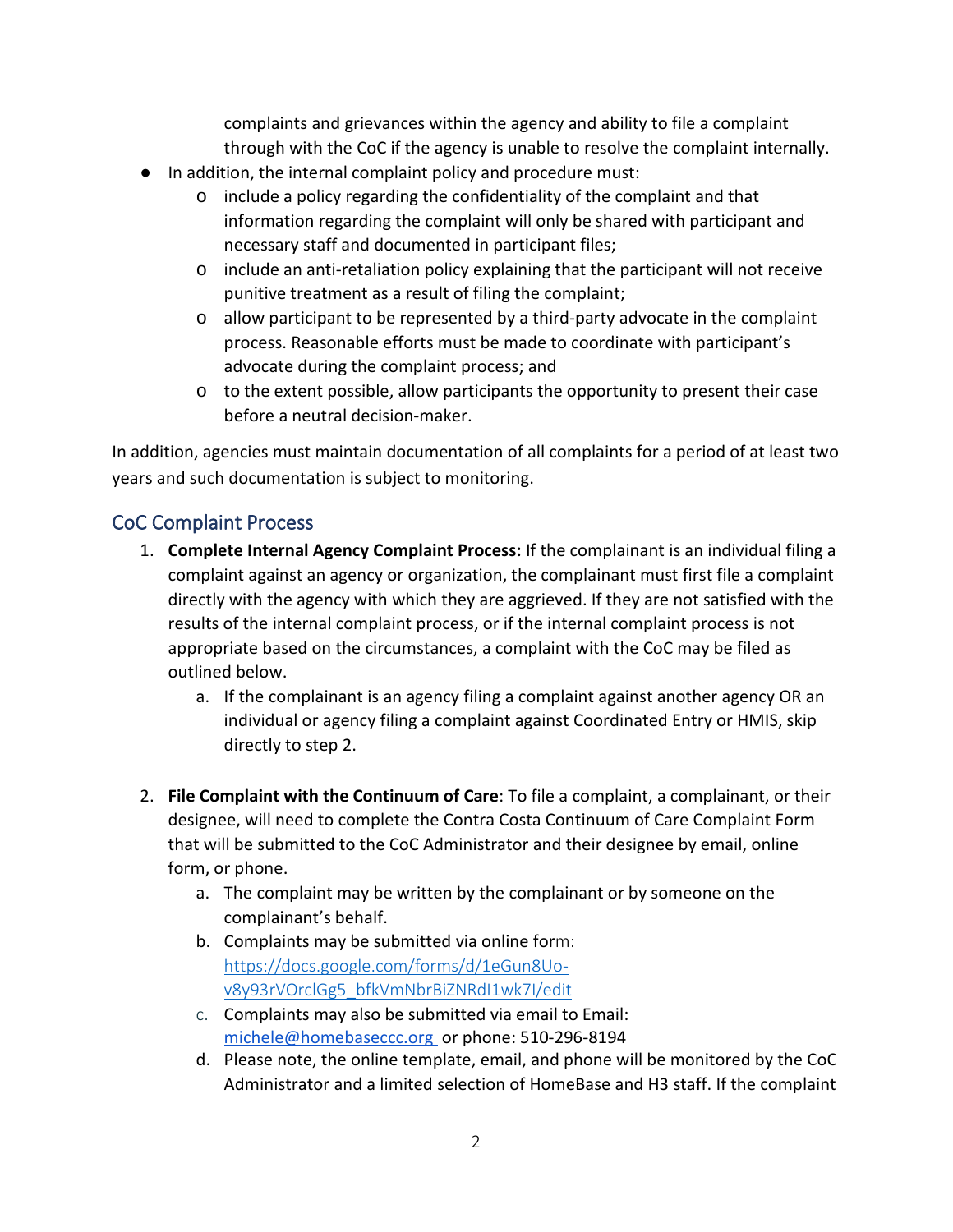is directed at the CoC Administrator or their designee, steps 3 and 4 will be overseen by an hoc Panel of non-conflicted Oversight Committee members.

- 3. **Investigation of Complaints**: The investigation of complaints will be led by the CoC Administrator or their designee and involve a series of meetings and interviews.
	- a. The CoC Administrator or their designee will acknowledge and start an investigation of the complaint within five business days of receiving the complaint. If the complaint is in a health or safety issue that has not been resolved by the agency (e.g., pest infestation, violence against a client), the CoC Administrator of their designees will acknowledge and start an investigation with 2 business days of receiving the complaint.
	- b. The CoC Administrator or their designee will contact the individual or agency filing the complaint to determine if the dispute can be resolved without a formal investigation.
	- c. If a formal investigation is necessary, the CoC Administrator or their designees will attempt to contact and interview the parties with knowledge of the circumstances of the complaint, which may include the agency or program named in the complaint, the Coordinated Entry System Manager, and/or a member of the Research, Evaluation, and Data (RED) Team, depending on the nature of the complaint.
	- d. If the complaint is about a specific provider within the CoC, the CoC Administrator or their designee will confirm that the provider attempted to resolve the complaint through its internal complaint process and will seek documentation from that process.
		- i. If the complainant did not attempt to resolve the complaint with the provider first, the CoC Administrator or their designee will ask the complainant to go through the provider's internal agency complaint process before it is addressed by the CoC.
	- e. Following the investigation, the CoC Administrator or their designee and any other appropriate party, will review, and decide how best to resolve the complaint.
- 4. **Resolving Continuum of Care Complaints**: Within 30 days of completing the investigation, the CoC Administrator or their designee will complete part three of the of the Complaint Form to document the complaint, and the recommendation on the solution of the complaint and any actions recommended to participant satisfaction and prevent legal violation, or instance of gross misconduct or negligence from occurring in the future.
	- a. Complaints regarding pressing health and safety needs will be prioritized and may be resolved on a faster timeline.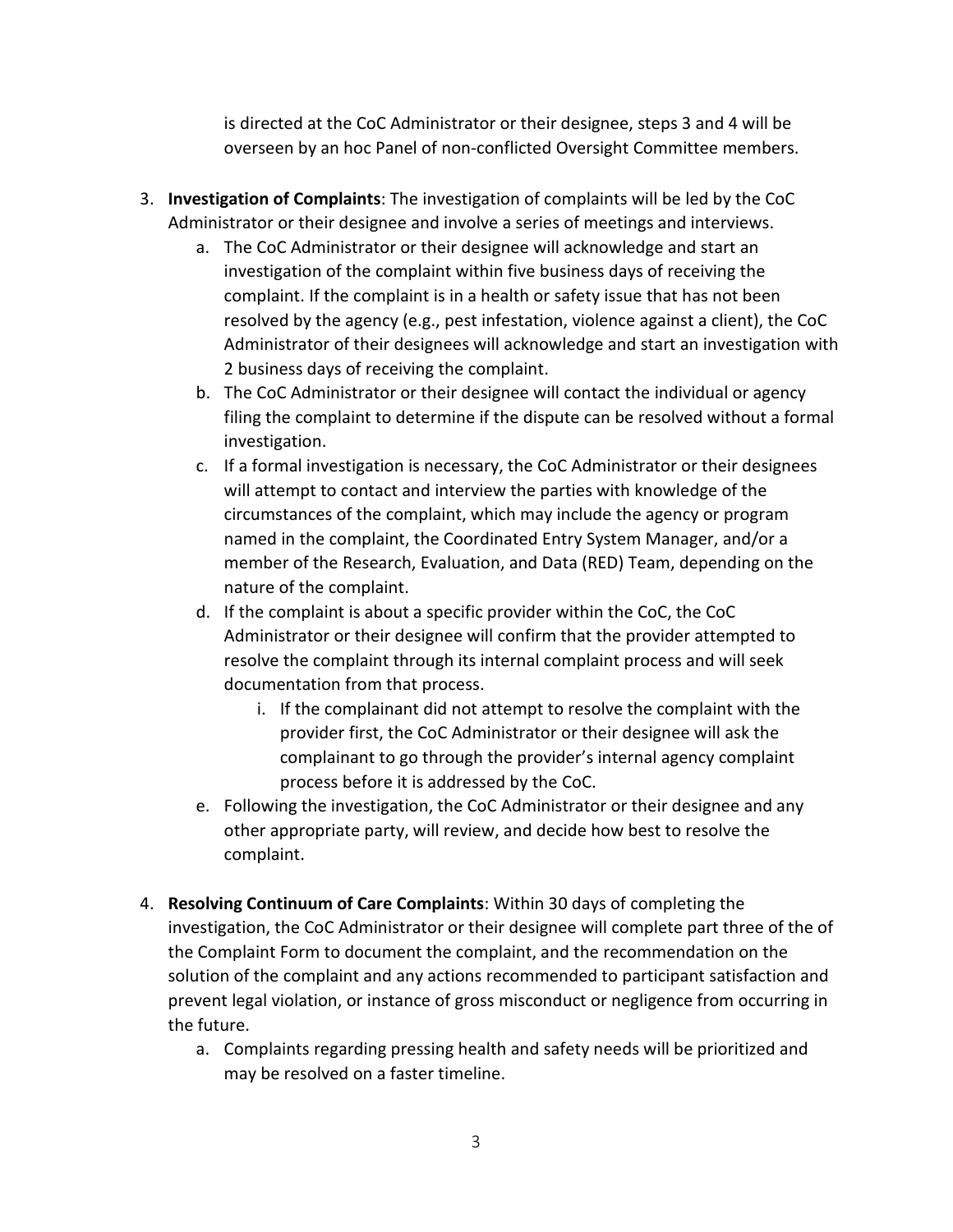- b. Resolutions may include recommending options on how the agency should resolve the issue directly with the complainant, that the complainant be reassessed or re-prioritized for housing or services, the agency following a corrective action plan, referrals to appropriate resources (e.g., Environmental Health), the agency being required to adjust its internal policies to ensure the same issue does not happen again, and if necessary, censuring an agency, or withdrawing funding.
- 5. **Escalation of System of Care Complaint:** If the complainant is unsatisfied with the resolution presented by the CoC Administrator or the complaint regards H3 staff or processes, the complainant may request that the complaint be escalated and the CoC Administrator or their designee will convene an ad hoc Complaint Panel of nonconflicted Oversight Committee members.
	- a. The Complaint Panel will review the complaint, investigation and steps taken to date, resolution documentation, and provide recommendations on the solution to the CoC Administrator or their designee.
	- b. Complaint Panelists will be non-conflicted, such that they are able to remain unbiased and have no personal or professional stake in the decision being considered and can remain objective and unbiased.
	- c. The Panel will identify a Chair or Co-chairs who will coordinate and lead committee meetings and identify panelists for grievance panels.
	- d. The Complaint Panel will keep participant and program information learned through grievance proceedings confidential

H3 will keep complaint forms on file internally for two years. Additionally, the CoC Administrator or their designee will share complaint trends including complaint types, complaints pending resolution, corrective action plans, and needs for system wide training or activities that will impact the CoC that resulted from complaints or complaint trend analysis with the Oversight Committee at least annually to inform ongoing system design and quality improvement. The CoC Administrator or their designee will follow up with the complainant when possible, with the completed Complaint Form to determine if the complaint has been resolved to the satisfaction of the complainant.

Individuals needed accommodations should contact Jaime Jenett, Staff to the CoC, by emailing [contracostacoc@cchealth.org](mailto:contracostacoc@cchealth.org) or calling 925-608-6700.

#### Retaliation Policy

The Contra Costa CoC provides agencies and clients who wish to file a complaint the opportunity to do so without retaliation from the party accused or any representative associated. Retaliation includes, but is not limited to; harassment, intimidation, violence, program dismissal, refusing to provide services, use of profane or derogatory language to or in reference to the complainant, or breach of contract.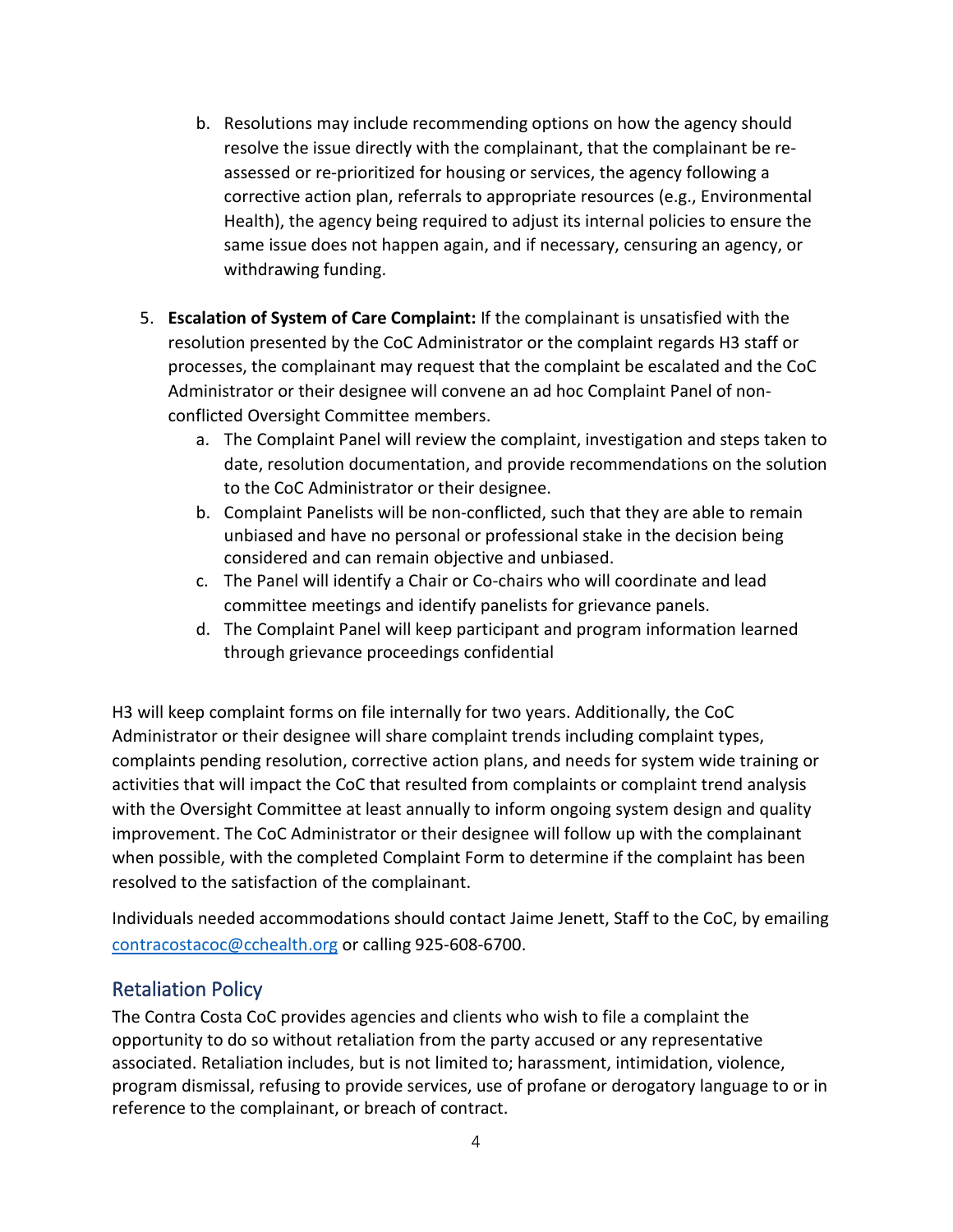The Contra Costa CoC will take immediate steps to stop retaliation and prevent its recurrence. These steps will include, but are not limited to:

- Technical assistance,
- Corrective Action Plan or Monitoring Plan,
- Written report of grievance and retaliation to program funder(s) (decision made at the discretion of the Oversight Committee), and/or
- Discontinuing CoC funding (decision made at the discretion of the CoC Board).

The CoC Administrator will request supporting documentation from the alleged victim of retaliation to substantiate all claims. Supporting documentation may include: police reports, emails, and eye-witness statements.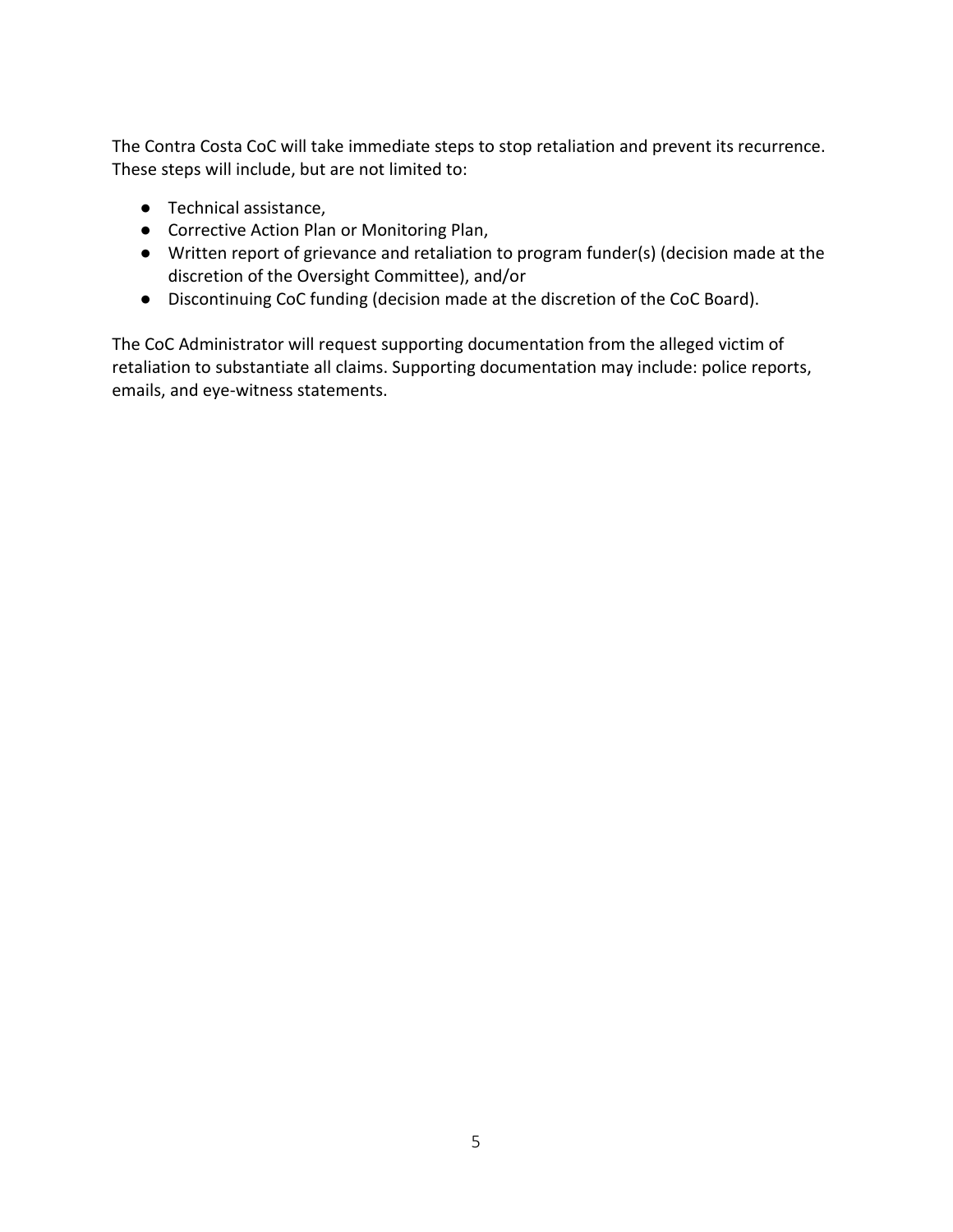#### **Standard System of Care Complaint Process Flow Chart**



6 \*If the complaint is in regard to an immediate health or safety issue (e.g., bed bug infestation, violence against a client in a program), H3 will acknowledge the complaint within 2 business days and provide next steps or referrals to other County agencies within 5 business days.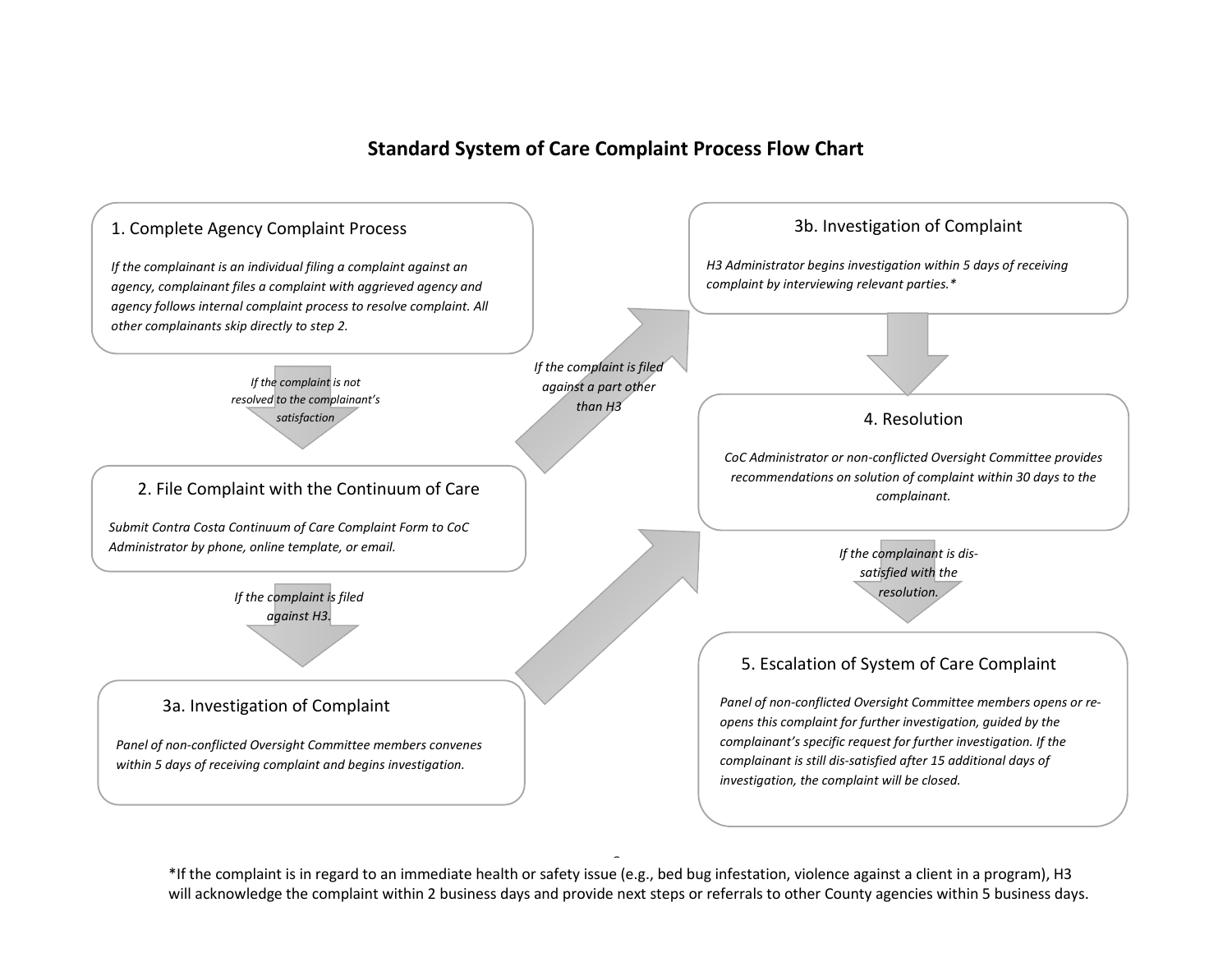ANNA M. ROTH, RN, MS, MPH HEALTH SERVICES DIRECTOR

CHRISTY SAXTON, MS DIRECTOR OF HEALTH, HOUSING & HOMELESS SERVICES



# CONTRA COSTA HEALTH, HOUSING & HOMELESS SERVICES

2400 Bisso Lane, Suite D 2nd Floor Concord, California 94520 Ph 925-608-6700 Fax 925-608-6741

#### **Contra Costa Continuum of Care Complaint Form**

A complaint can be filed by a participant, staff at a participating agency or anyone else expressing dissatisfaction with the housing or services providers serving individuals experiencing homelessness, Coordinated Entry System or HMIS. The complaint may be written by the Complainant or by someone on the Complainant's behalf. The Complainant will be contacted with the outcome within 30 business days of submitting the complaint.

To submit a complaint, please complete the form below and return it to the CoC Administrator's designee by either online form, email, or phone. If your complaint is against the H3, the Coordinated Entry System, or Homeless Management Information System (HMIS), a panel of non-conflicted Oversight Committee members will convene to investigate your complaint.

By submitting this complaint, you are giving permission to H3 and Homebase to share this information with the subject of the complaint, as well as members of the Continuum of Care's Complaint Review Panel. You also give the subject of the complaint permission to share basic housing and services information with H3, Homebase, and the CoC's Complaint Review Panel. Information requested may include: confirmation of the complainant's participation in housing and/or services; participation dates; and limited information necessary for the subject of the complaint to respond to the complaint.

Email: michele@homebaseccc.org Phone: 510-296-8194

**Part I – CoC Complaint (To be completed by the Complainant)** 

**Print Name:**Click or tap here to enter text.

If you are filing this complaint on behalf of an agency, please list the agency name: Click or tap here to enter text.

| Preferred contact method:<br>l lPhone                 | $\Box$ Email | $\Box$ Other |
|-------------------------------------------------------|--------------|--------------|
| <b>Phone Number:</b> Click or tap here to enter text. |              |              |
| <b>Email:</b> Click or tap here to enter text.        |              |              |
| <b>Other:</b> Click or tap here to enter text.        |              |              |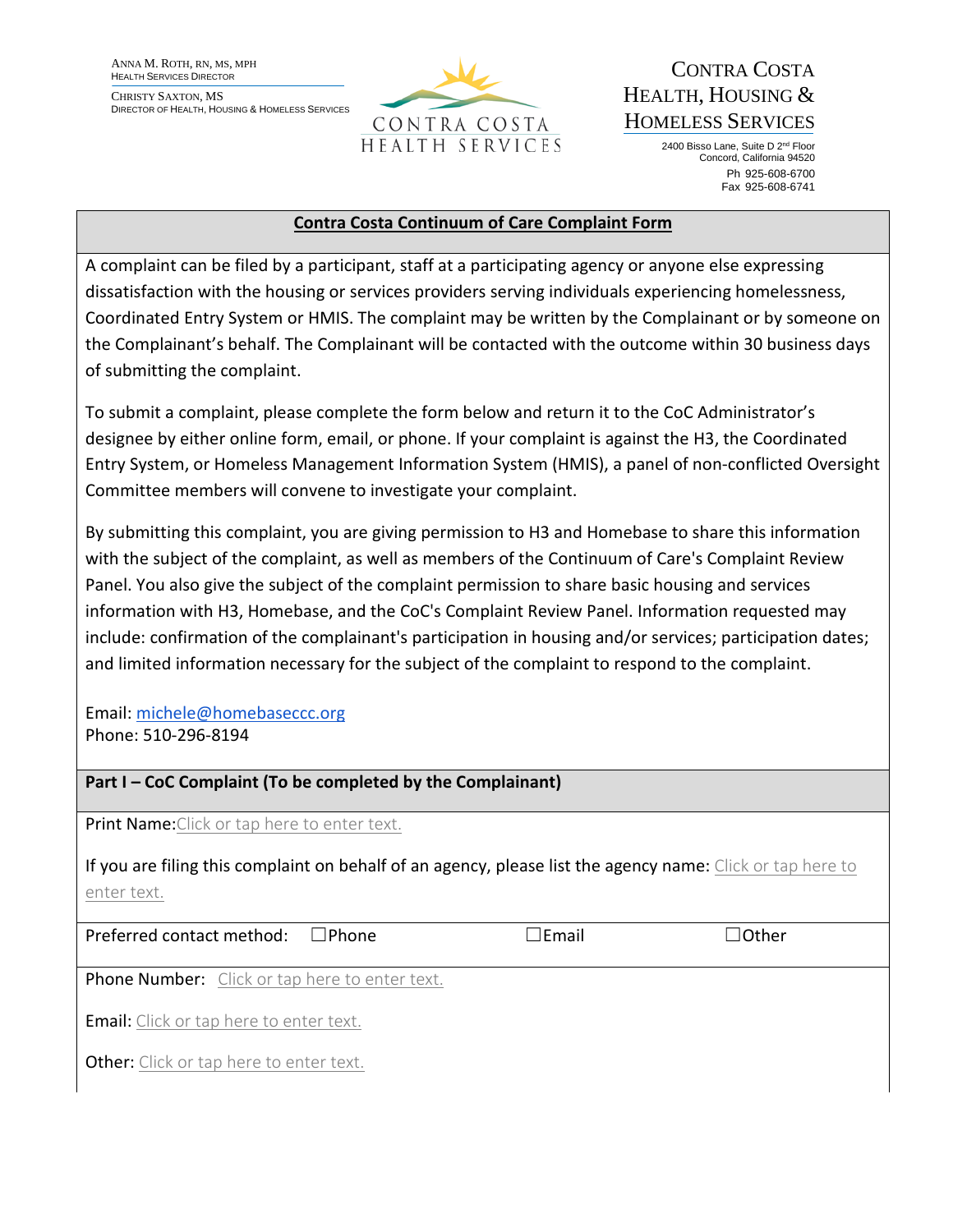**Instructions**: If you have previously submitted a complaint regarding this issue using another form, please feel free to attach that form and/or copy your applicable responses below.

Name and agency/organization that is the subject of the complaint:

What is your relationship to this agency/organization?

- ☐ Currently or Previously Receiving Housing or Services
- $\Box$  Employee of this Agency/Organization

\_\_\_\_\_\_\_\_\_\_\_\_\_\_\_\_\_\_\_\_\_\_\_\_\_\_\_\_\_\_\_\_\_\_\_\_\_

- $\Box$  I am a filing a complaint against Coordinated Entry.
- $\Box$  I am filing a complaint against HMIS.
- ☐ Other (please specify): \_\_\_\_\_\_\_\_\_\_\_\_\_\_\_\_\_\_\_\_\_\_\_\_\_\_\_\_\_\_\_\_\_\_\_

Please explain in your own words what happened. Please be specific as possible, include date of appointment or conversations, staff names, or programs. You may use additional pages if needed:Click or tap here to enter text.

When did the incident above happen? Click or tap here to enter text.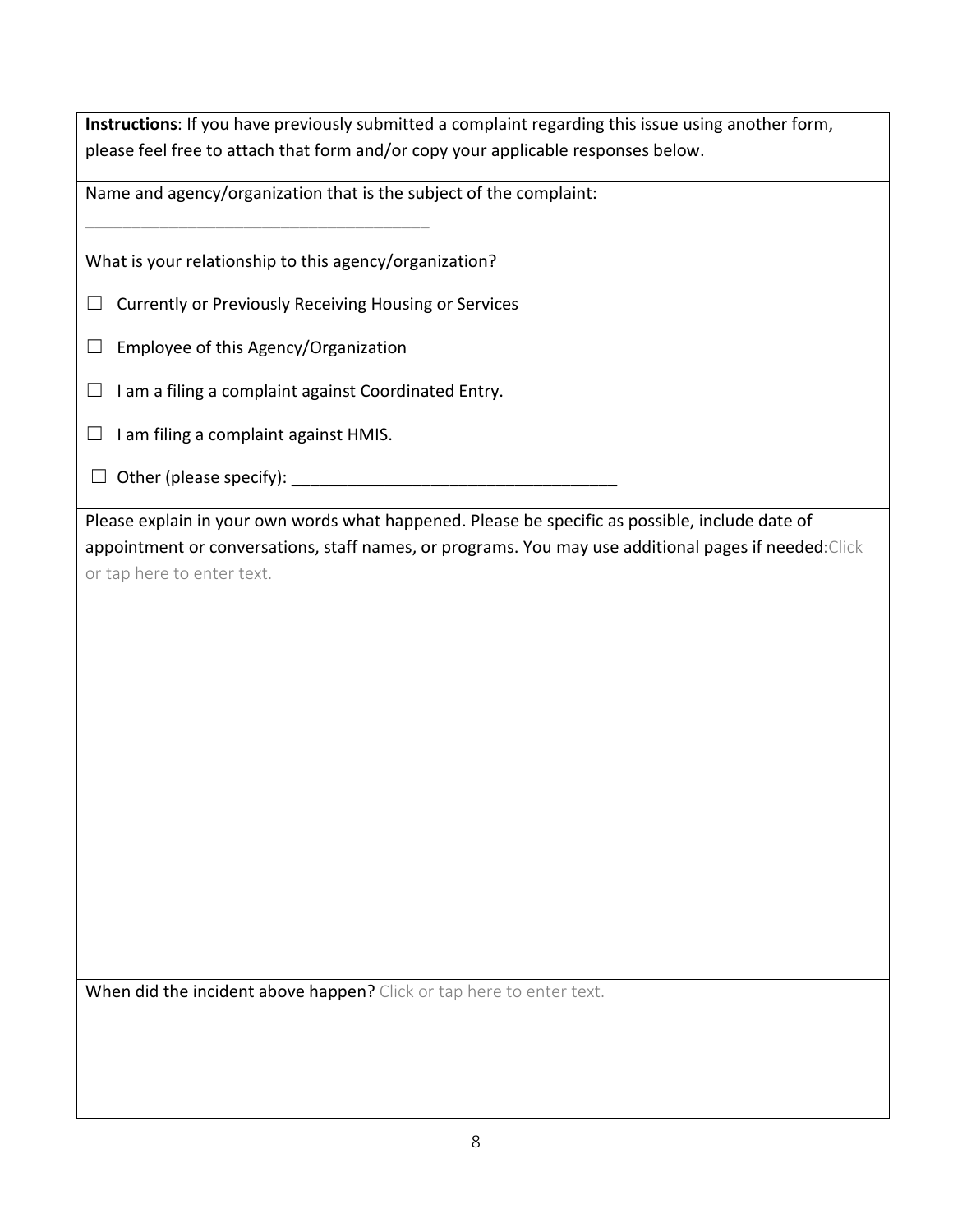| Has this happened before? If so, did you report it? Who did you report it to? What was the           |  |  |
|------------------------------------------------------------------------------------------------------|--|--|
| outcome? Click or tap here to enter text.                                                            |  |  |
|                                                                                                      |  |  |
|                                                                                                      |  |  |
|                                                                                                      |  |  |
|                                                                                                      |  |  |
| What do you want done to resolve the problem? Click or tap here to enter text.                       |  |  |
|                                                                                                      |  |  |
|                                                                                                      |  |  |
|                                                                                                      |  |  |
|                                                                                                      |  |  |
|                                                                                                      |  |  |
|                                                                                                      |  |  |
|                                                                                                      |  |  |
|                                                                                                      |  |  |
| Is this complaint regarding an immediate health or safety issue (e.g., bed bug infestation, violence |  |  |
| against a program participant)?                                                                      |  |  |
|                                                                                                      |  |  |
| Yes (please describe): ___                                                                           |  |  |
| $\Box$ No                                                                                            |  |  |
|                                                                                                      |  |  |

If you are an individual submitting a complaint against an agency or organization, the CoC Complaint Policy asks that complaints first go through the complaint process at the agency involved in the incident. Did this complaint go through the complaint process at the agency involved in the incident already?

☐ Yes ☐ No

If no, are we able to share this information with the agency to go through their complaint process?

*I certify that the information is true and correct to the best of my knowledge.* 

Complainant Signature: **\_\_\_\_\_\_\_\_\_\_\_\_\_\_\_\_\_\_\_\_\_\_\_\_\_\_\_\_\_\_\_\_\_\_\_\_\_\_\_\_\_\_\_** Date: **\_\_\_\_\_\_\_\_\_\_\_\_\_\_\_\_**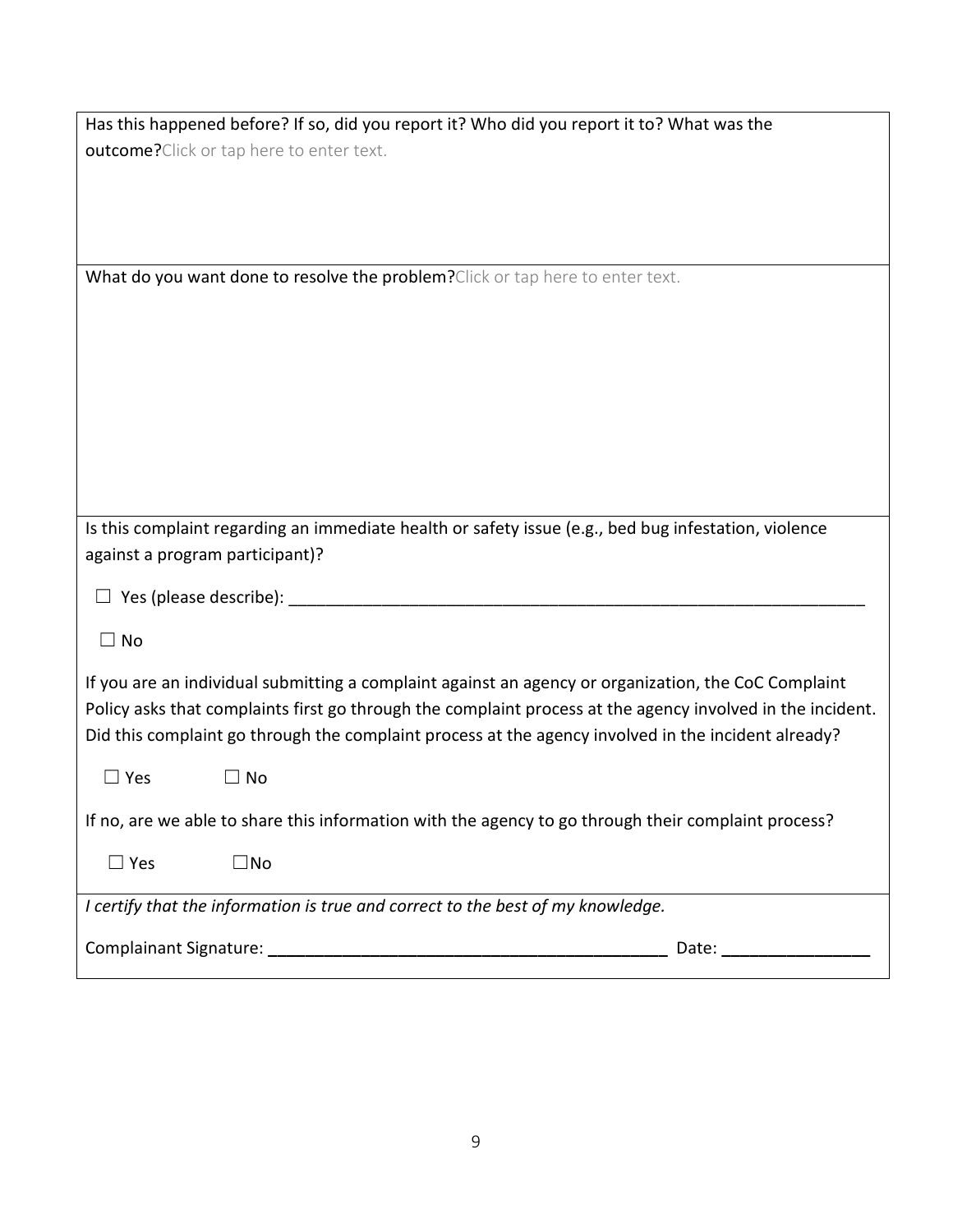| Part II - Investigation (to be completed by agency that is the subject of the complaint)               |  |  |  |  |
|--------------------------------------------------------------------------------------------------------|--|--|--|--|
| Print Name:                                                                                            |  |  |  |  |
|                                                                                                        |  |  |  |  |
|                                                                                                        |  |  |  |  |
|                                                                                                        |  |  |  |  |
| Preferred contact method: □Phone<br>$\square$ Email                                                    |  |  |  |  |
|                                                                                                        |  |  |  |  |
|                                                                                                        |  |  |  |  |
| Please explain in your own words what happened. Please be specific as possible, include date of        |  |  |  |  |
| appointment or conversations, staff names, or programs. You may use additional pages if needed: Click  |  |  |  |  |
| or tap here to enter text.                                                                             |  |  |  |  |
|                                                                                                        |  |  |  |  |
|                                                                                                        |  |  |  |  |
|                                                                                                        |  |  |  |  |
|                                                                                                        |  |  |  |  |
|                                                                                                        |  |  |  |  |
|                                                                                                        |  |  |  |  |
|                                                                                                        |  |  |  |  |
|                                                                                                        |  |  |  |  |
|                                                                                                        |  |  |  |  |
|                                                                                                        |  |  |  |  |
| Have you received this complaint before? If so, by whom and what was the outcome: Click or tap here to |  |  |  |  |
| enter text.                                                                                            |  |  |  |  |
|                                                                                                        |  |  |  |  |
|                                                                                                        |  |  |  |  |
|                                                                                                        |  |  |  |  |
|                                                                                                        |  |  |  |  |
|                                                                                                        |  |  |  |  |
|                                                                                                        |  |  |  |  |
|                                                                                                        |  |  |  |  |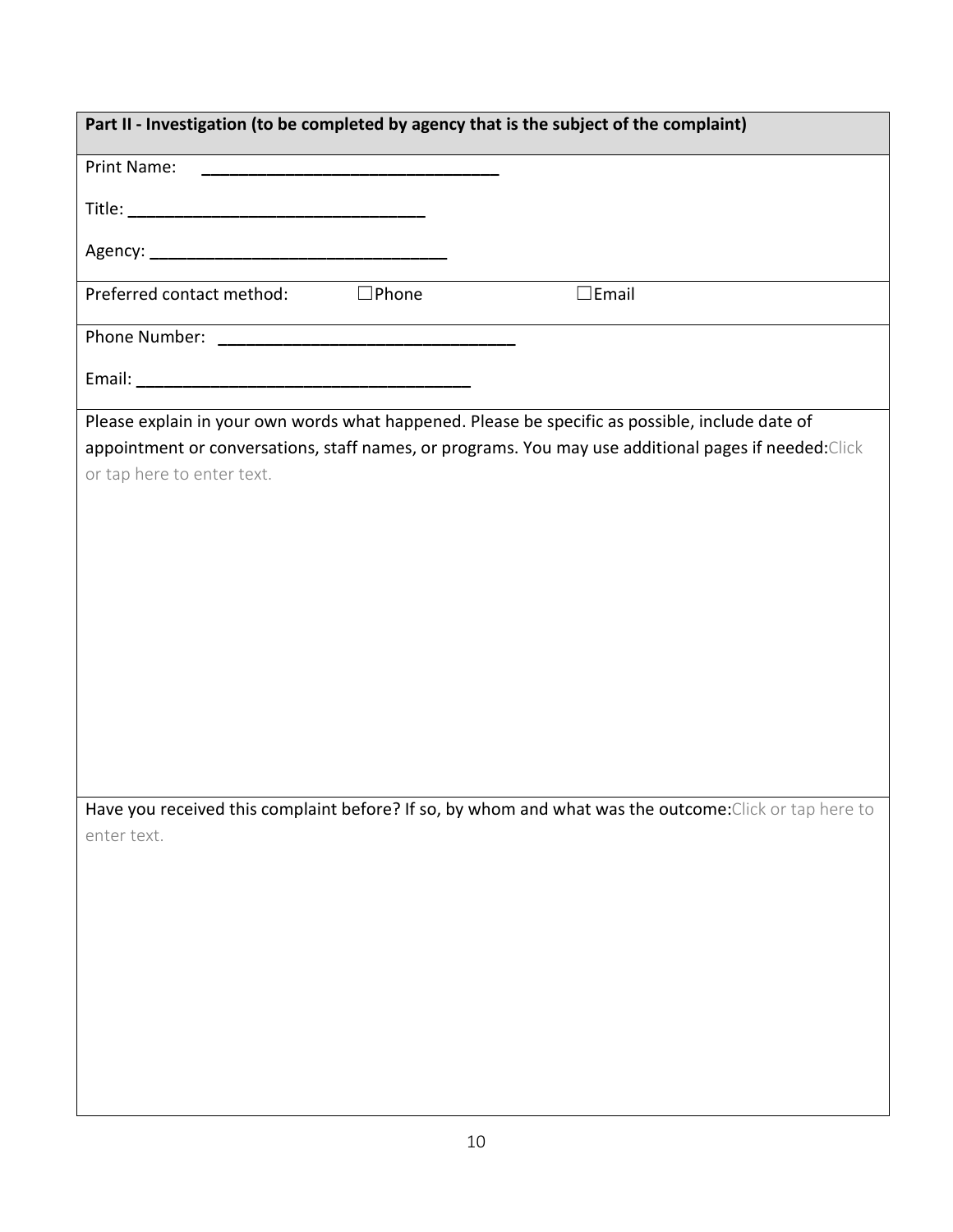| What steps have been taken already to resolve the issue? Click or tap here to enter text. |
|-------------------------------------------------------------------------------------------|
|-------------------------------------------------------------------------------------------|

What actions do you recommend to resolve this issue?Click or tap here to enter text.

| $\mid$ I certify that the information is true and correct to the best of my knowledge. |
|----------------------------------------------------------------------------------------|

Agency Staff Signature: **\_\_\_\_\_\_\_\_\_\_\_\_\_\_\_\_\_\_\_\_\_\_\_\_\_\_\_\_\_\_\_\_\_\_\_\_\_\_\_\_\_\_\_** Date: **\_\_\_\_\_\_\_\_\_\_\_\_\_\_\_\_**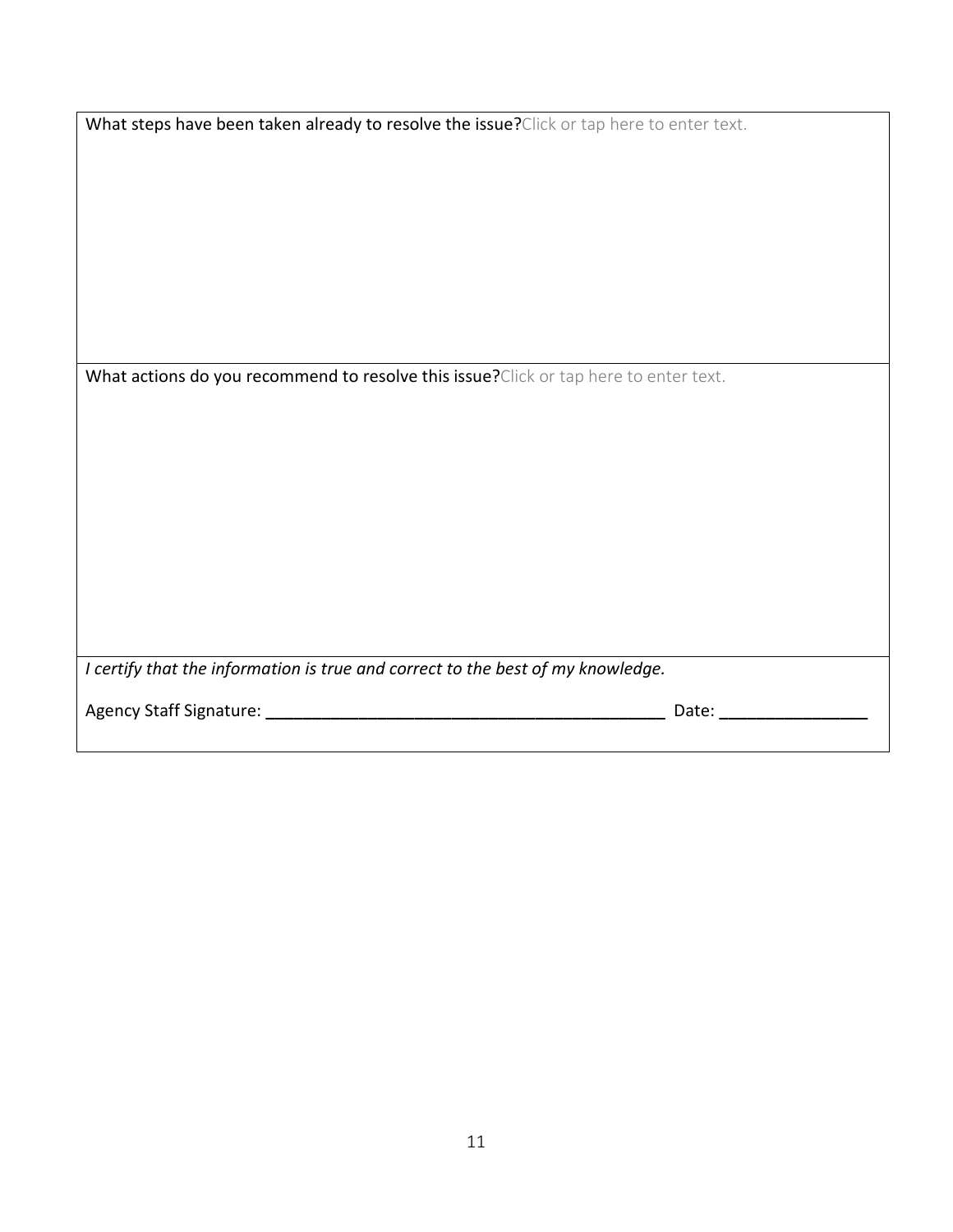#### **Part III - Resolution (to be completed by the CoC Administrator or Chair or Ad Hoc Panel of Non-Conflicted Oversight Committee Members and shared with the Complainant)**

CoC Administrator or Chair of Panel Name: **\_\_\_\_\_\_\_\_\_\_\_\_\_\_\_\_\_\_\_\_\_\_\_\_\_\_\_\_\_\_\_\_**

Date Complaint Received: **\_\_\_\_\_\_\_\_\_\_\_\_\_\_\_\_\_\_\_\_\_\_\_\_\_\_\_\_\_\_\_\_**

Description of the Complaint: Click or tap here to enter text.

Has a similar complaint against this agency on this topic been received by the CoC before? If so, what was the outcome? Click or tap here to enter text.

What steps were taken to investigate this complaint? Click or tap here to enter text.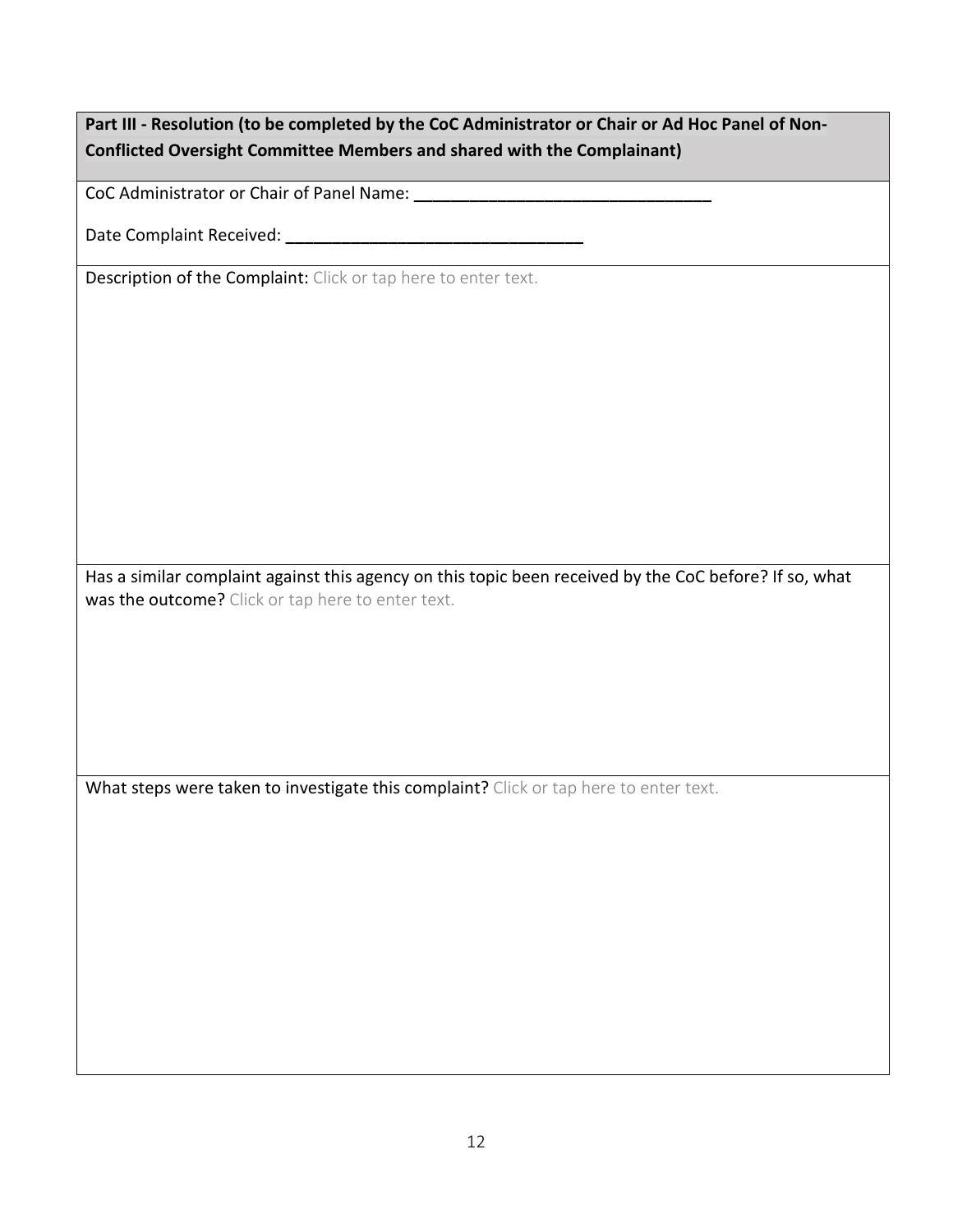What is your recommended resolution for this complaint?

 $\Box$ Complainant will be re-assessed and/or re-prioritized for housing or services.

☐Complainant will be referred to appropriate health and safety resources.

☐Agency will be asked to complete and follow a Corrective Action Plan.

 $\Box$ Agency will be asked to adjust internal policies.

□CoC Board should consider withdrawing CoC funding for this project.

 $\Box$  Other (please describe):

Please describe the recommended resolution in greater detail:

\_\_\_\_\_\_\_\_\_\_\_\_\_\_\_\_\_\_\_\_\_\_\_\_\_\_\_\_\_\_\_\_\_\_\_\_\_\_\_\_\_\_\_\_\_\_\_\_\_\_\_

**To be completed by Complainant:** 

Please complete the following statement. I am:

☐Satisfied with the proposed resolution.

 $\square$ Dissatisfied with the proposed resolution and would like to request further investigation by a nonconflicted Panel of Oversight Committee members.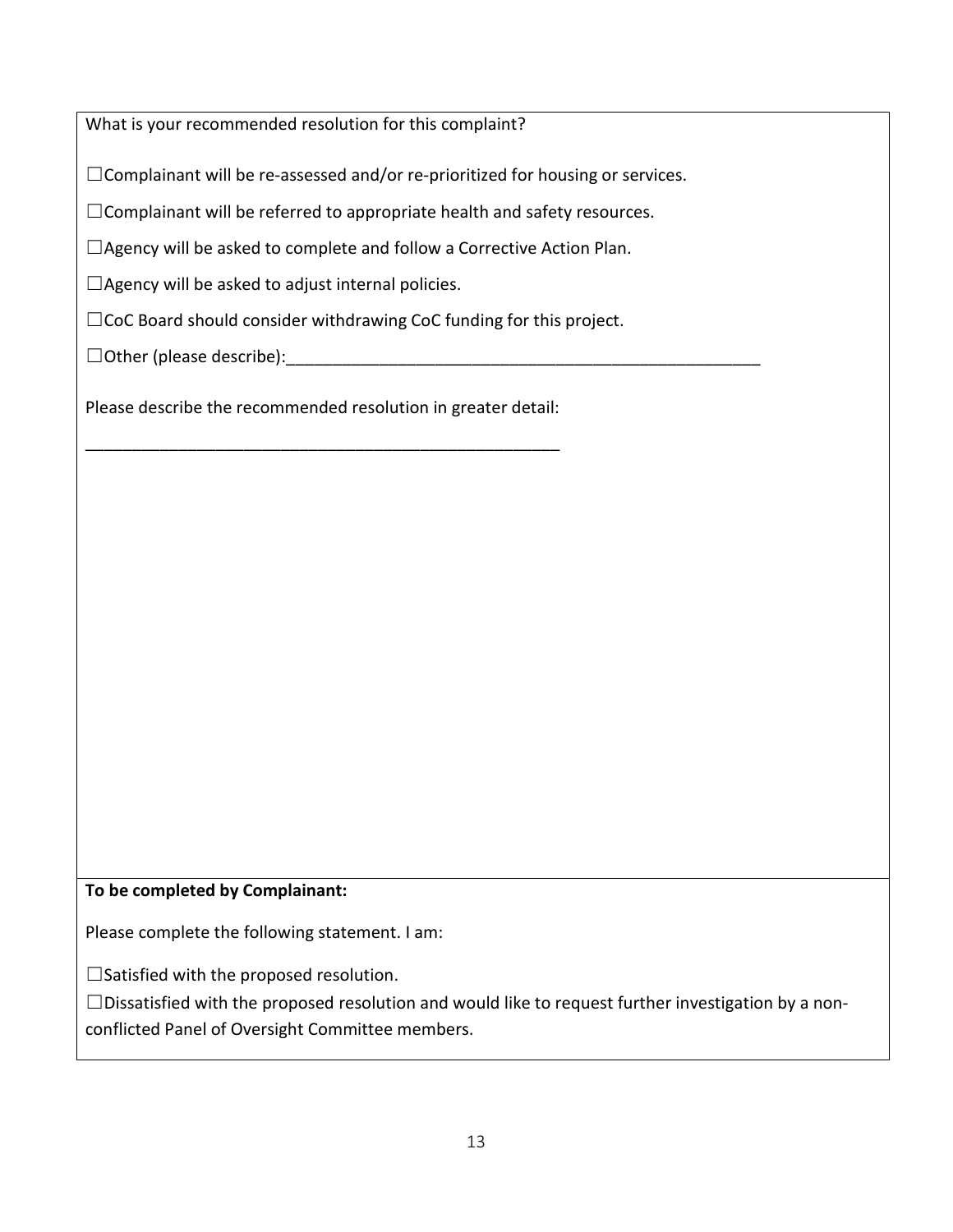| If you are dissatisfied with the proposed resolution, please describe the additional information or steps |
|-----------------------------------------------------------------------------------------------------------|
| you would like the Panel to consider: Click or tap here to enter text.                                    |

*I certify that the information is reflective of the proposed resolution conversation between the CoC Administrator or Chair of the Panel and the Complainant to the best of my knowledge.* 

CoC Administrator or Chair of Panel Signature: \_\_\_\_\_\_\_\_\_\_\_\_\_\_\_\_\_\_\_\_\_\_\_\_\_\_\_\_\_\_\_\_\_\_

Complainant Signature: \_\_\_\_\_\_\_\_\_\_\_\_\_\_\_\_\_\_\_\_\_\_\_\_\_\_\_\_\_\_\_

Date of Meeting: **\_\_\_\_\_\_\_\_\_\_\_\_\_\_\_\_\_\_\_**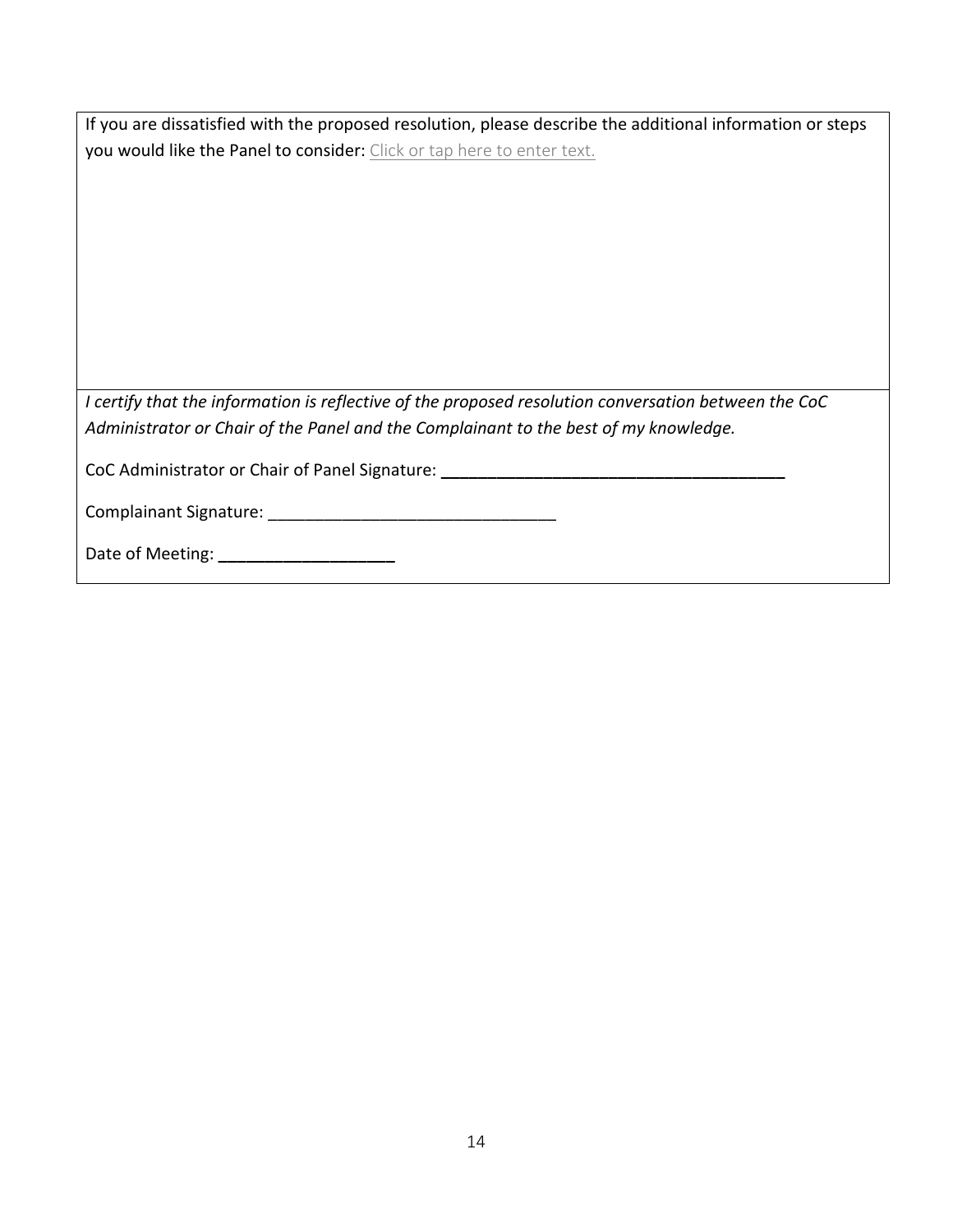| Part IV - Escalation of Complaint (to be completed by the Ad Hoc Panel of Non-Conflicted Oversight |  |  |  |  |
|----------------------------------------------------------------------------------------------------|--|--|--|--|
| Committee members, if necessary)                                                                   |  |  |  |  |
|                                                                                                    |  |  |  |  |
| Oversight Committee Members reviewing complaint:                                                   |  |  |  |  |
|                                                                                                    |  |  |  |  |
|                                                                                                    |  |  |  |  |
|                                                                                                    |  |  |  |  |
|                                                                                                    |  |  |  |  |
|                                                                                                    |  |  |  |  |
|                                                                                                    |  |  |  |  |
|                                                                                                    |  |  |  |  |
|                                                                                                    |  |  |  |  |
|                                                                                                    |  |  |  |  |
|                                                                                                    |  |  |  |  |
|                                                                                                    |  |  |  |  |
|                                                                                                    |  |  |  |  |
|                                                                                                    |  |  |  |  |
|                                                                                                    |  |  |  |  |
| Date Complaint Received: ________________                                                          |  |  |  |  |
|                                                                                                    |  |  |  |  |
| Date of Oversight Committee Review: ______________                                                 |  |  |  |  |
| What further steps, if any, were taken to investigate this issue? Click or tap here to enter text. |  |  |  |  |
|                                                                                                    |  |  |  |  |
|                                                                                                    |  |  |  |  |
|                                                                                                    |  |  |  |  |
|                                                                                                    |  |  |  |  |
|                                                                                                    |  |  |  |  |
|                                                                                                    |  |  |  |  |
|                                                                                                    |  |  |  |  |
|                                                                                                    |  |  |  |  |
|                                                                                                    |  |  |  |  |
|                                                                                                    |  |  |  |  |
|                                                                                                    |  |  |  |  |
|                                                                                                    |  |  |  |  |
|                                                                                                    |  |  |  |  |
|                                                                                                    |  |  |  |  |
|                                                                                                    |  |  |  |  |